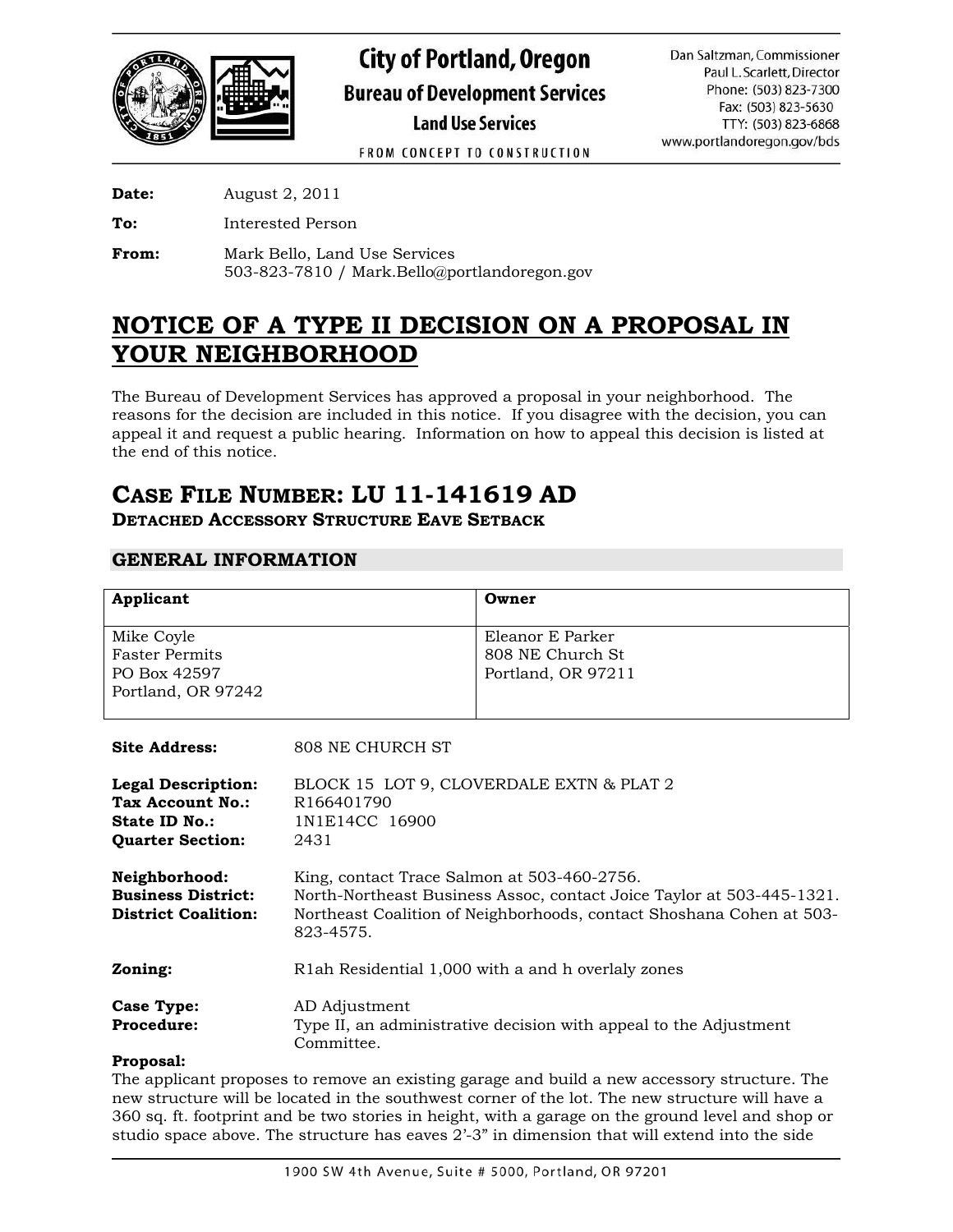setback - 2-9" from the west (side) property line. The original proposal was to locate the structure, including eaves 1' closer to the property line. The revised proposal shifts the building and eaves 1' farther from the property line and thus meet the zoning code standard for the building if not the eaves. Because the zoning code requires a minimum 4' setback for the eaves, the applicant is requesting an adjustment from 5' to 2'-9" for the eaves' distance from the west (side) property line.

#### **Relevant Approval Criteria:**

In order to be approved, this proposal must comply with the approval criteria of Title 33.805.040.

## **ANALYSIS**

**Zoning:** The Residential 1,000 (R1) is a medium density multi-dwelling zone. It allows approximately 43 units per acre. Density may be as high as 65 units per acre if amenity bonus provisions are used. Allowed housing is characterized by one to four story buildings and a higher percentage of building coverage than in the R2 zone. The major type of new housing development will be multi-dwelling structures (condominiums and apartments), duplexes, townhouse, and rowhouses. Generally, R1 zoning will be applied near Neighborhood Collector and District Collector streets, and local streets adjacent to commercial areas and transit streets. Newly created lots in the R1 zone must be at least 10,000 square feet in area for multidwelling development. There is no minimum lot area for development with detached or attached houses or for development with duplexes. Minimum lot width and depth standards may apply.

The Alternative Design Density "a" overlay is in place to focus development on vacant sites, preserve existing housing and encourage new development that is compatible with and supportive of the positive qualities of residential neighborhoods. The concept for the zone is to allow increased density for development that meets additional design compatibility requirements.

The Aircraft Landing Zone "h" overlay provides safer operating conditions for aircraft in the vicinity of Portland International Airport by limiting the height of structures and vegetation. A height contour map is available for review in the Development Services Center.

**Land Use History:** City records indicate there are no prior land use reviews for this site.

**Agency Review:** A "Notice of Proposal in Your Neighborhood" was mailed **June 23, 2011**. The following Bureaus have responded with no issues or concerns specific to the approval criteria. Several bureaus have provided additional information regarding the project.

- 1. Bureau of Environmental Services
- 2. Bureau of Transportation Engineering and Development Review
- 3. Water Bureau
- 4. Fire Bureau
- 5. Site Development Review Section of BDS
- 6. Bureau of Parks, Forestry Division
- 7. Bureau of Development Service, Life Safety

**Neighborhood Review:** A Notice of Proposal in Your Neighborhood was mailed on June 23, 2011. A letter was received in opposition to the proposal and the house was moved out of the minimum setback area. The eaves retained their length and were moved from 1'-9" to 2'-9" away from the property line.

## **ZONING CODE APPROVAL CRITERIA**

**33.805.010 Purpose**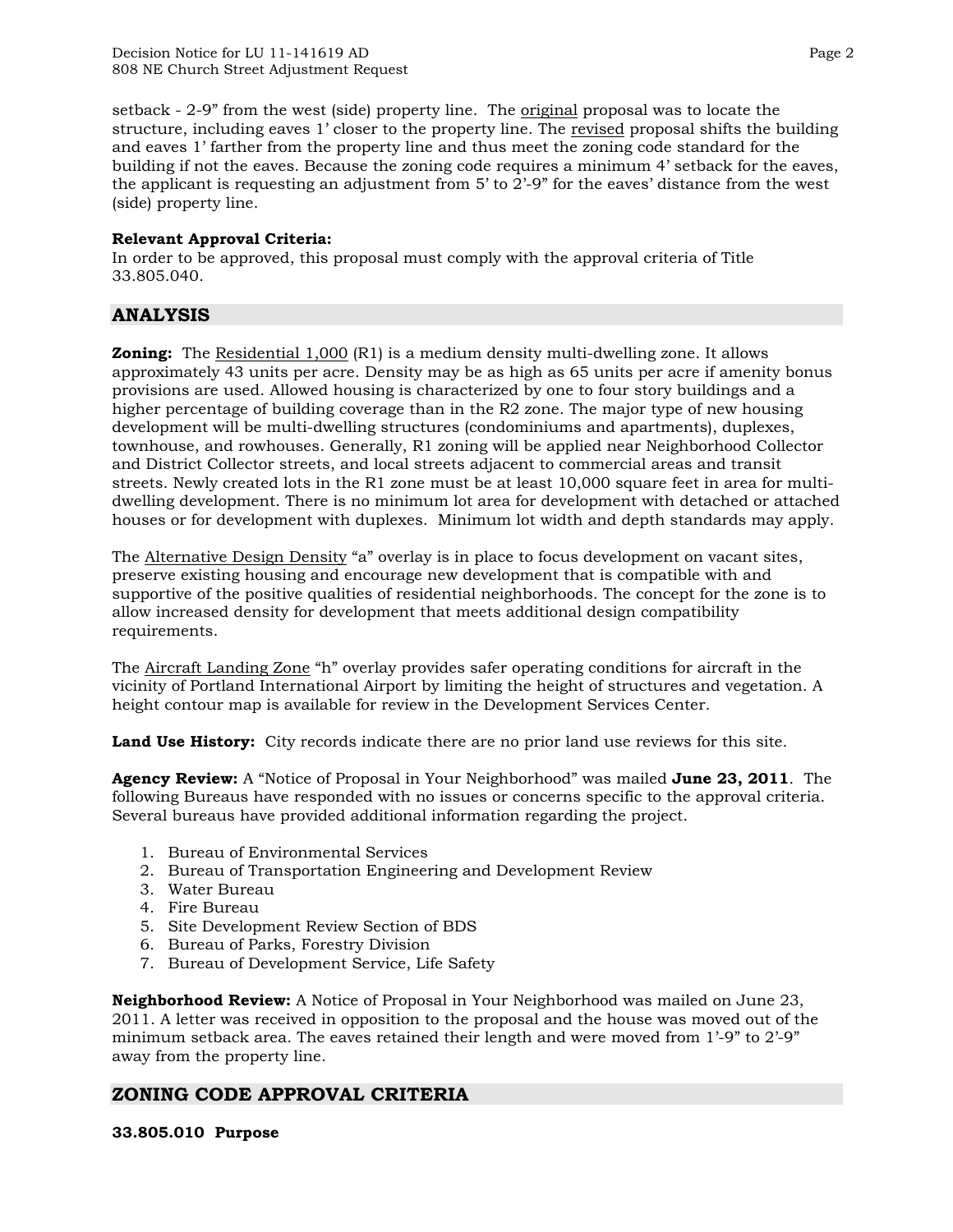The regulations of the zoning code are designed to implement the goals and policies of the Comprehensive Plan. These regulations apply city-wide, but because of the city's diversity, some sites are difficult to develop in compliance with the regulations. The adjustment review process provides a mechanism by which the regulations in the zoning code may be modified if the proposed development continues to meet the intended purpose of those regulations. Adjustments may also be used when strict application of the zoning code's regulations would preclude all use of a site. Adjustment reviews provide flexibility for unusual situations. They also allow for alternative ways to meet the purposes of the code, while allowing the zoning code to continue to provide certainty and rapid processing for land use applications.

## **33.805.040 Approval Criteria**

Adjustment requests will be approved if the review body finds that the applicant has shown that approval criteria A. through F. below, have been met.

**A.** Granting the adjustment will equally or better meet the purpose of the regulation to be modified; and

**Findings:** Building Setback: The requested setback Adjustment is to reduce the required side and rear setback from 4 to 2'-9" feet, to allow 2-foot deep eaves to extend closer to the property line. The building walls will meet the minimum 5 foot setback standard. The purpose of the building setback standards are found in Section 33.110.220, which states:

*Purpose: The building setback regulations serve several purposes:* 

- *They maintain light, air, separation for fire protection, and access for fire fighting;*
- *They reflect the general building scale and placement of houses in the City's neighborhoods;*
- *They promote a reasonable physical relationship between residences;*
- *They promote options for privacy for neighboring properties;*
- *They require larger front setbacks than side and rear setbacks to promote open, visually pleasing front yards;*
- *They provide adequate flexibility to site a building so that it may be compatible with the neighborhood, fit the topography of the site, allow for required outdoor areas, and allow for architectural diversity; and*
- *They provide room for a car to park in front of a garage door without overhanging the street or sidewalk, and they enhance driver visibility when backing onto the street.*

The reduced setback for the roof eaves will not affect light, air, fire protection, privacy and the physical relationship between residences on the south side and west property lines. The BDS Life Safety Plans Examiner reviewed the proposal and found no conflict with building code requirements. The revised proposal creates a reasonable physical relationship between residences because the wall [façade] of the structure meets the required 5 foot setback. This revision, along with the 2 foot deep eave, which does extend into a portion of the setback results in project that is consistent with the overall development pattern in the neighborhood. For the reasons stated above, the proposal meets this approval criterion.

**B.** If in a residential zone, the proposal will not significantly detract from the livability or appearance of the residential area, or if in an OS, C, E, or I zone, the proposal will be consistent with the classifications of the adjacent streets and the desired character of the area; and

**Findings:** The residential area is developed with a mix of housing types and predominantly single dwelling residences. Most detached structures are garages. This detached structure is designed in a more compatible style with the house and the eaves add to the architectural quality of this detached structure. The eaves encroach only 15 inches into the minimum zoning code setback and should not create impacts that will diminish the livability of the adjacent residence. This criterion is met.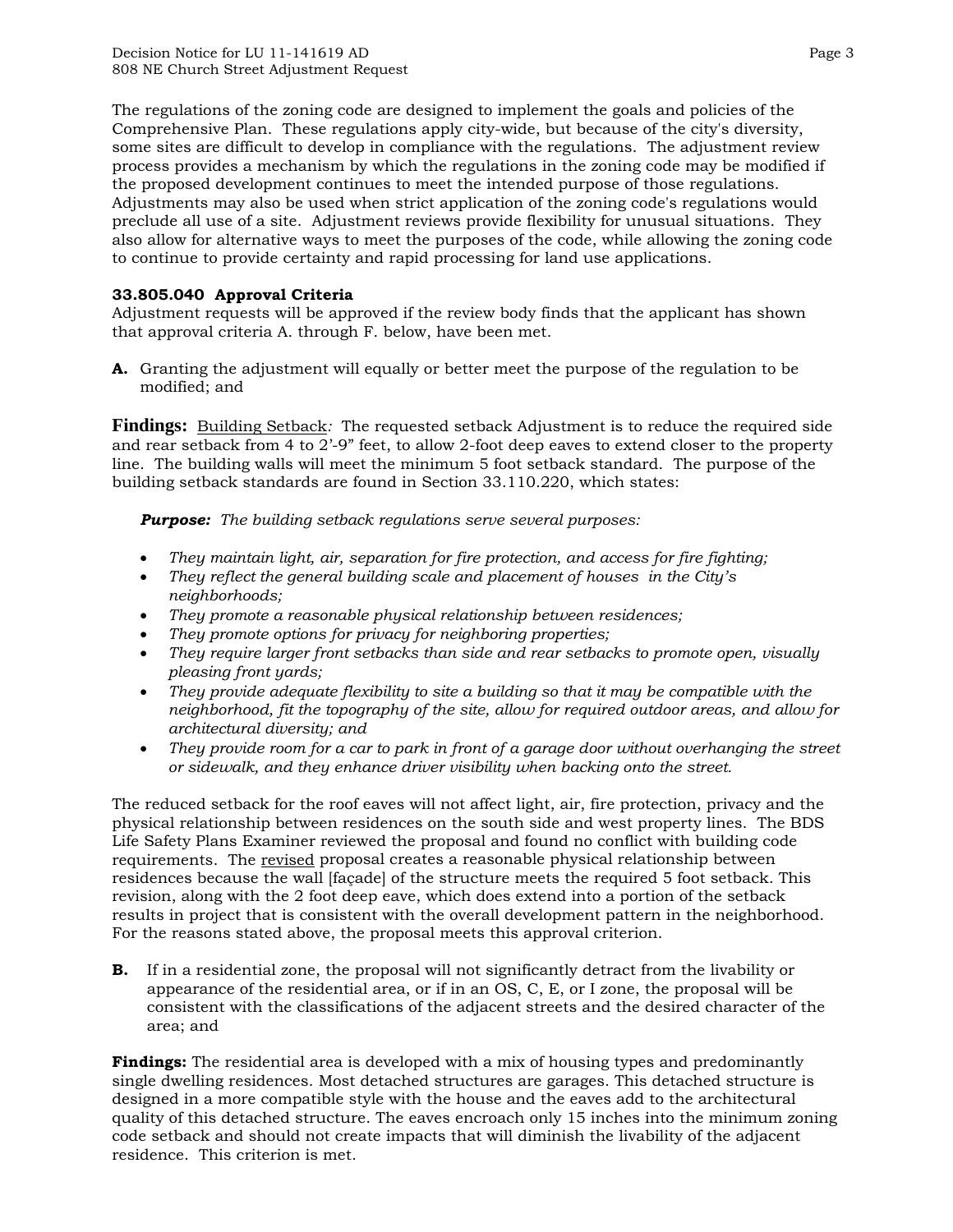**C.** If more than one adjustment is being requested, the cumulative effect of the adjustments results in a project which is still consistent with the overall purpose of the zone; and

**Findings:** Two adjustments were originally requested but only one adjustment is required now. Therefore, this criterion is not applicable.

**D.** City-designated scenic resources and historic resources are preserved; and

**Findings:** City designated resources are shown on the zoning map by the 's' overlay; historic resources are designated by a large dot, and by historic and conservation districts. The site is not within either overlay zone; thus, this criterion is not applicable.

**E.** Any impacts resulting from the adjustment are mitigated to the extent practical; and

**Findings:** There are no discernible impacts that would result from granting the requested adjustment. This criterion is met.

**F.** If in an environmental zone, the proposal has as few significant detrimental environmental impacts on the resource and resource values as is practicable;

**Findings:** The site is not within an environmental zone, which is designated on the zoning map by either a "c" or "p" overlay. Therefore, this criterion is not applicable.

## **DEVELOPMENT STANDARDS**

Unless specifically required in the approval criteria listed above, this proposal does not have to meet the development standards in order to be approved during this review process. The plans submitted for a building or zoning permit must demonstrate that all development standards of Title 33 can be met, or have received an Adjustment or Modification via a land use review prior to the approval of a building or zoning permit.

## **CONCLUSIONS**

The applicant has revised the original proposal to meet zoning code development standards with the minor exception that the eaves will extend 15 inches closer to the side property line. The eaves are of a positive design and this adjustment meets the applicable approval criteria:

## **ADMINISTRATIVE DECISION**

Approval of an Adjustment to section 33.120.220 to reduce the minimum setback of the detached structure's eaves from 5' to 2'-9" ], per the approved site plans, Exhibits C-1 through C-2, signed and dated August 1, 2011, subject to the following conditions:

A. As part of the building permit application submittal, each of the 4 required site plans and any additional drawings must reflect the information and design approved by this land use review as indicated in Exhibits C.1-C.2. The sheets on which this information appears must be labeled, "Proposal and design as approved in Case File # LU 11-141619 AD."

**Staff Planner: Mark Bello** 

Decision rendered by: **Decision rendered by: on August 1, 2011** 

**Decision mailed: August 2, 2011**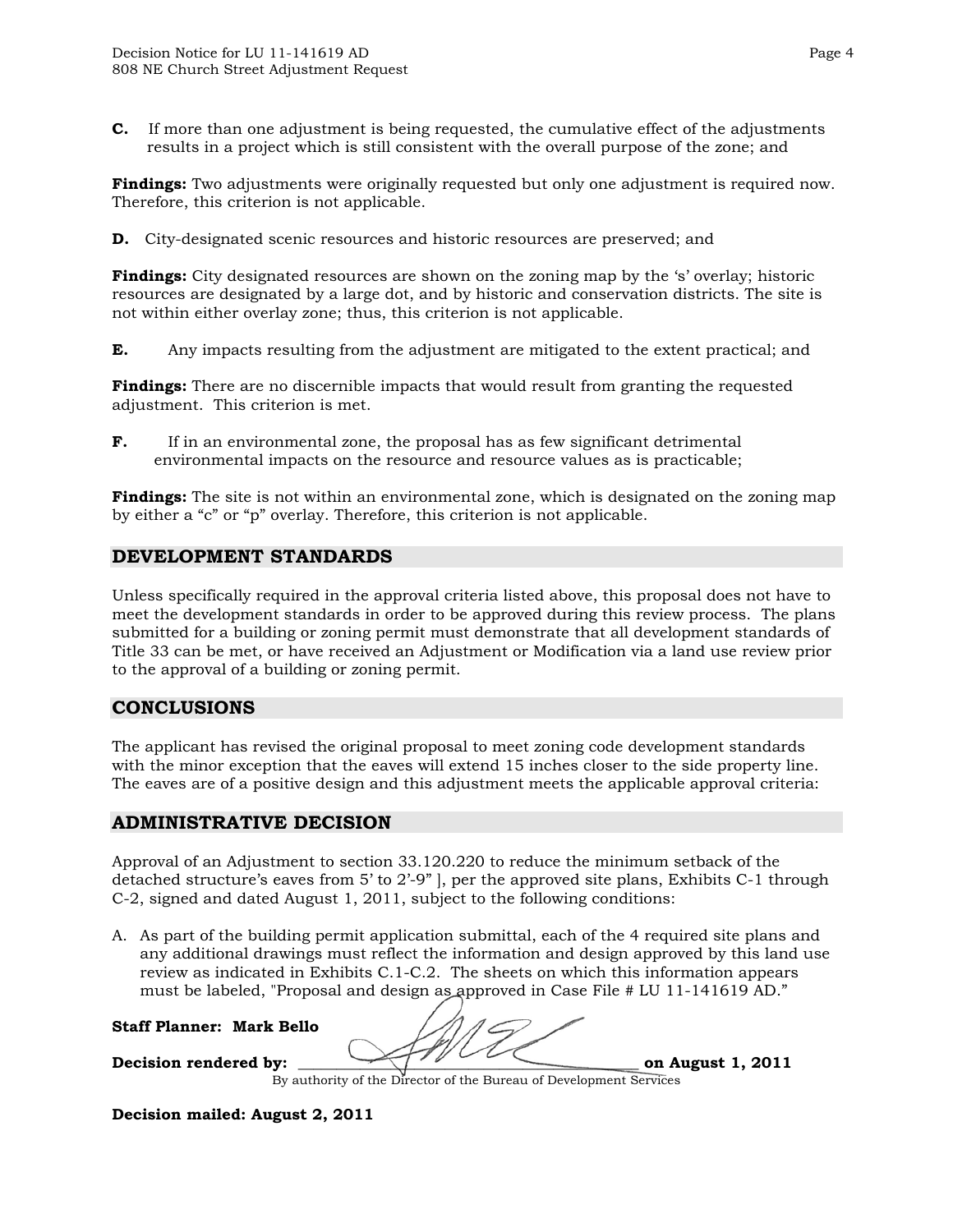**About this Decision.** This land use decision is **not a permit** for development. Permits may be required prior to any work. Contact the Development Services Center at 503-823-7310 for information about permits.

**Procedural Information.** The application for this land use review was submitted on May 25, 2011, and was determined to be complete on **June 16, 2011**.

*Zoning Code Section 33.700.080* states that Land Use Review applications are reviewed under the regulations in effect at the time the application was submitted, provided that the application is complete at the time of submittal, or complete within 180 days. Therefore this application was reviewed against the Zoning Code in effect on May 25, 2011.

*ORS 227.178* states the City must issue a final decision on Land Use Review applications within 120-days of the application being deemed complete. The 120-day review period may be waived or extended at the request of the applicant. In this case, the applicant did not waive or extend the 120-day review period. Unless further extended by the applicant, **the 120 days will expire on: October 14, 2011.**

#### **Some of the information contained in this report was provided by the applicant.**

As required by Section 33.800.060 of the Portland Zoning Code, the burden of proof is on the applicant to show that the approval criteria are met. The Bureau of Development Services has independently reviewed the information submitted by the applicant and has included this information only where the Bureau of Development Services has determined the information satisfactorily demonstrates compliance with the applicable approval criteria. This report is the decision of the Bureau of Development Services with input from other City and public agencies.

**Conditions of Approval.** If approved, this project may be subject to a number of specific conditions, listed above. Compliance with the applicable conditions of approval must be documented in all related permit applications. Plans and drawings submitted during the permitting process must illustrate how applicable conditions of approval are met. Any project elements that are specifically required by conditions of approval must be shown on the plans, and labeled as such.

These conditions of approval run with the land, unless modified by future land use reviews. As used in the conditions, the term "applicant" includes the applicant for this land use review, any person undertaking development pursuant to this land use review, the proprietor of the use or development approved by this land use review, and the current owner and future owners of the property subject to this land use review.

**Appealing this decision.** This decision may be appealed to the Adjustment Committee, which will hold a public hearing. Appeals must be filed **by 4:30 PM on August 16, 2011** at 1900 SW Fourth Ave. Appeals can be filed Tuesday through Friday on the first floor of the Development Services Center until 3 p.m. After 3 p.m. and Mondays, appeals must be submitted to the receptionist at the front desk on the fifth floor. **An appeal fee of \$250 will be charged**. The appeal fee will be refunded if the appellant prevails. There is no fee for ONI recognized organizations appealing a land use decision for property within the organization's boundaries. The vote to appeal must be in accordance with the organization's bylaws. Assistance in filing the appeal and information on fee waivers is available from BDS in the Development Services Center. Please see the appeal form for additional information.

The file and all evidence on this case are available for your review by appointment only. Please call the Request Line at our office, 1900 SW Fourth Avenue, Suite 5000, phone 503-823-7617, to schedule an appointment. I can provide some information over the phone. Copies of all information in the file can be obtained for a fee equal to the cost of services. Additional information about the City of Portland, city bureaus, and a digital copy of the Portland Zoning Code is available on the internet at [www.portlandonline.com](http://www.ci.portland.or.us/).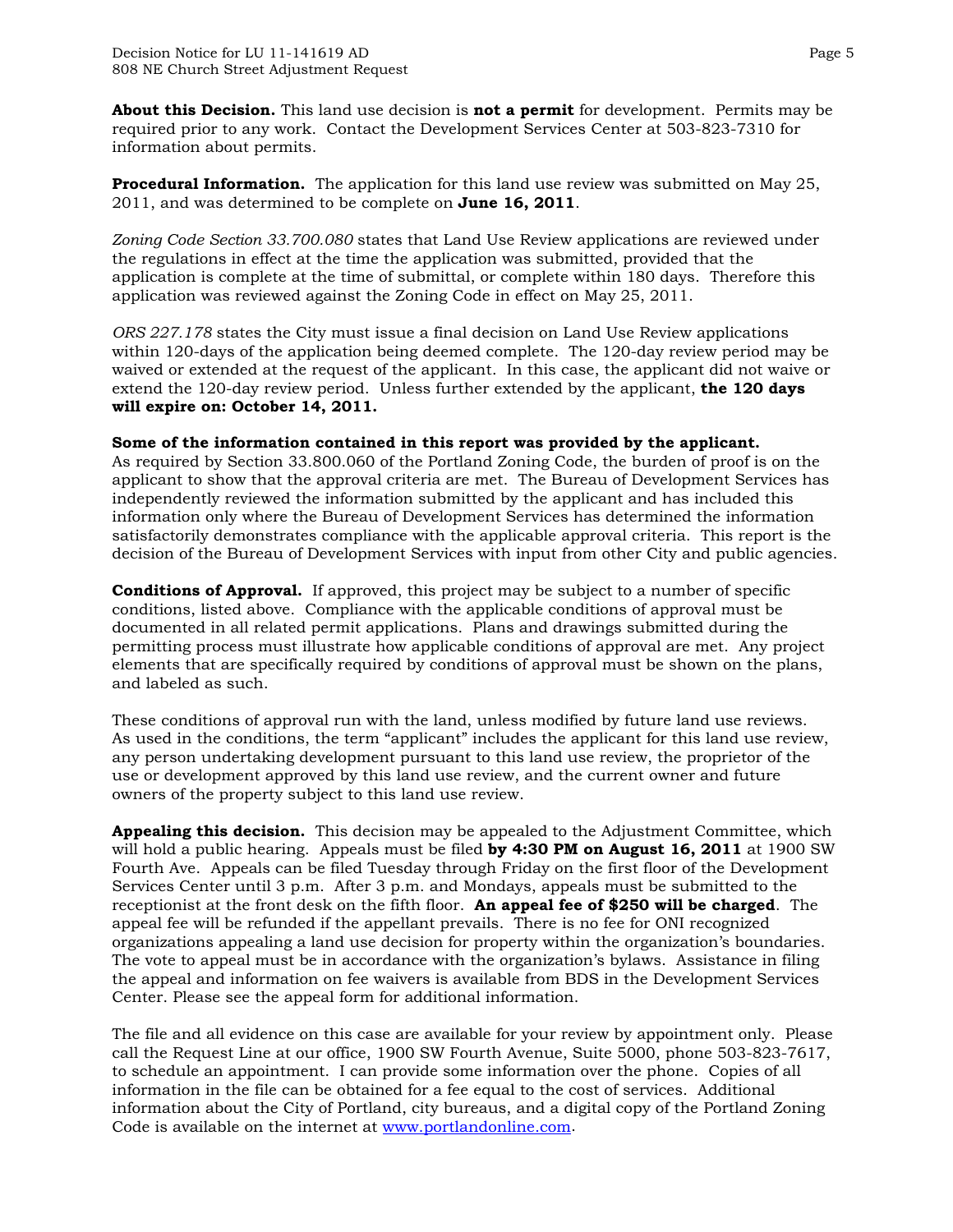**Attending the hearing.** If this decision is appealed, a hearing will be scheduled, and you will be notified of the date and time of the hearing. The decision of the Adjustment Committee is final; any further appeal must be made to the Oregon Land Use Board of Appeals (LUBA) within 21 days of the date of mailing the decision, pursuant to ORS 197.620 and 197.830. Contact LUBA at 550 Capitol St. NE, Suite 235, Salem, Oregon 97301, or phone 1-503-373-1265 for further information.

Failure to raise an issue by the close of the record at or following the final hearing on this case, in person or by letter, may preclude an appeal to the Land Use Board of Appeals (LUBA) on that issue. Also, if you do not raise an issue with enough specificity to give the Adjustment Committee an opportunity to respond to it, that also may preclude an appeal to LUBA on that issue.

## **Recording the final decision.**

If this Land Use Review is approved the final decision must be recorded with the Multnomah County Recorder. A few days prior to the last day to appeal, the City will mail instructions to the applicant for recording the documents associated with their final land use decision.

- *Unless appealed,* The final decision may be recorded on or after **August 17, 2011.**
- A building or zoning permit will be issued only after the final decision is recorded.

The applicant, builder, or a representative may record the final decision as follows:

- By Mail: Send the two recording sheets (sent in separate mailing) and the final Land Use Review decision with a check made payable to the Multnomah County Recorder to: Multnomah County Recorder, P.O. Box 5007, Portland OR 97208. The recording fee is identified on the recording sheet. Please include a self-addressed, stamped envelope.
- In Person: Bring the two recording sheets (sent in separate mailing) and the final Land Use Review decision with a check made payable to the Multnomah County Recorder to the County Recorder's office located at 501 SE Hawthorne Boulevard, #158, Portland OR 97214. The recording fee is identified on the recording sheet.

For further information on recording, please call the County Recorder at 503-988-3034 For further information on your recording documents please call the Bureau of Development Services Land Use Services Division at 503-823-0625.

**Expiration of this approval.** An approval expires three years from the date the final decision is rendered unless a building permit has been issued, or the approved activity has begun.

Where a site has received approval for multiple developments, and a building permit is not issued for all of the approved development within three years of the date of the final decision, a new land use review will be required before a permit will be issued for the remaining development, subject to the Zoning Code in effect at that time.

Zone Change and Comprehensive Plan Map Amendment approvals do not expire.

**Applying for your permits.** A building permit, occupancy permit, or development permit may be required before carrying out an approved project. At the time they apply for a permit, permittees must demonstrate compliance with:

- All conditions imposed herein;
- All applicable development standards, unless specifically exempted as part of this land use review;
- All requirements of the building code; and
- All provisions of the Municipal Code of the City of Portland, and all other applicable ordinances, provisions and regulations of the City.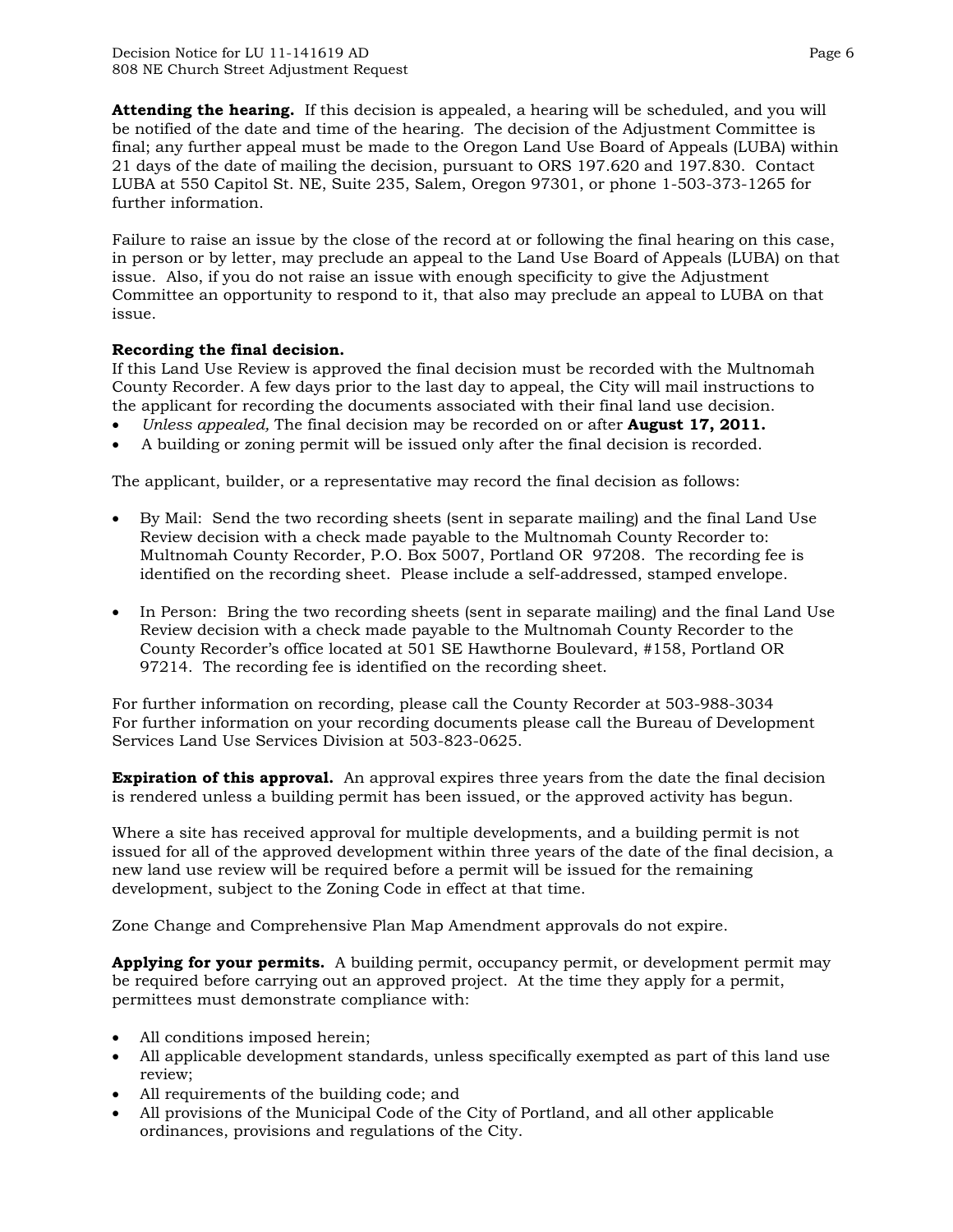## **EXHIBITS**

#### NOT ATTACHED UNLESS INDICATED

- A. Applicant's Statement and Stormwater Calculations
- B. Zoning Map (attached)
- C. Plans/Drawings:
	- 1. Site Plan (attached)
	- 2. Elevations (attached)
- D. Notification information:
	- 1. Mailing list
	- 2. Mailed notice
- E. Agency Responses:
	- 1. Bureau of Environmental Services
	- 2. Bureau of Transportation Engineering and Development Review
	- 3. Water Bureau
	- 4. Fire Bureau
	- 5. Site Development Review Section of BDS
	- 6. Bureau of Parks, Forestry Division
	- 7. Bureau of Development Services, Life Safety
- F. Correspondence:
	- 1. Beth M. Radich, July 27, 2011; in opposition to the original proposal
- G. Other:
	- 1. Original LU Application
	- 2. Incomplete Letter

**The Bureau of Development Services is committed to providing equal access to information and hearings. Please notify us no less than five business days prior to the event if you need special accommodations. Call 503-823-7300 (TTY 503-823-6868).**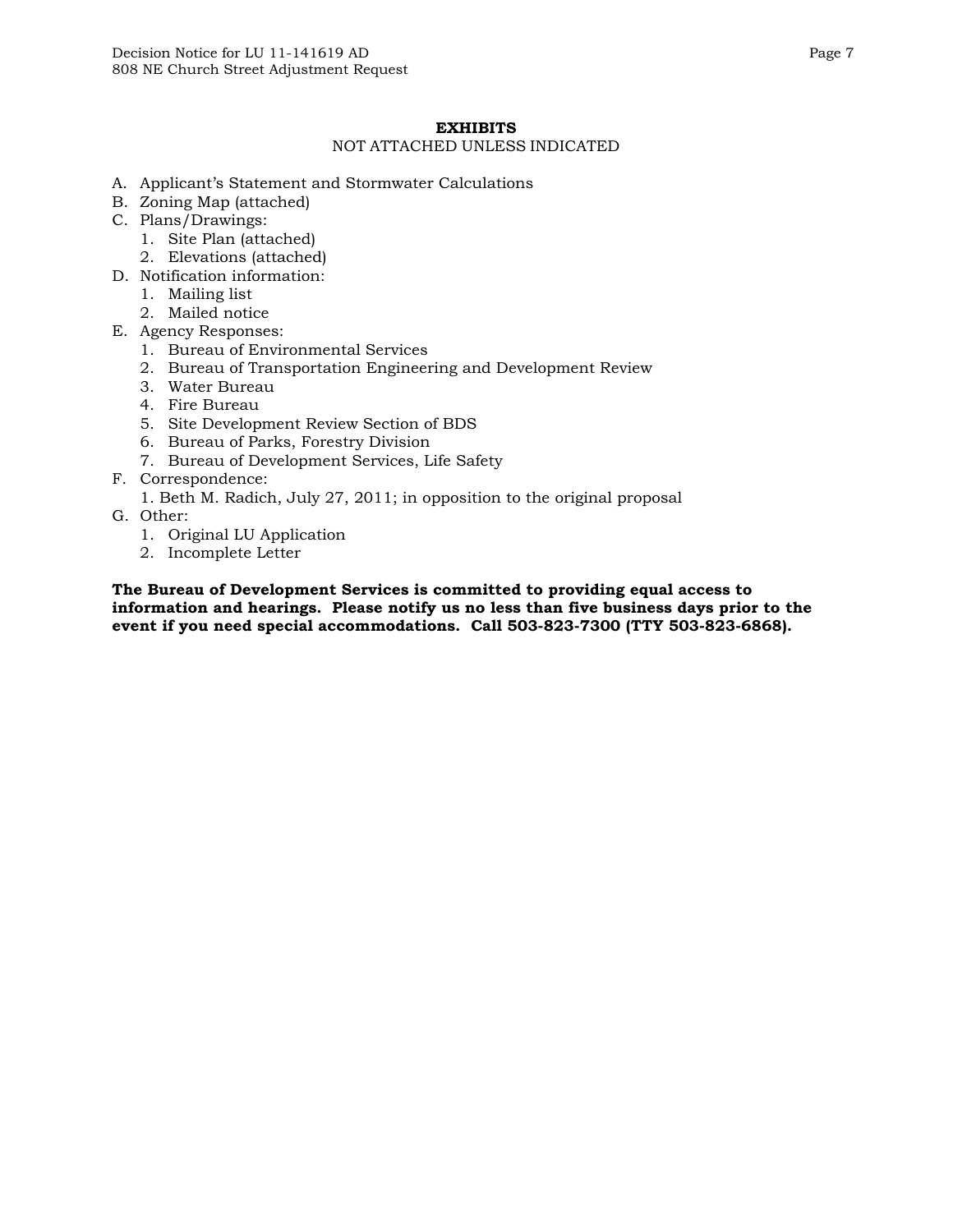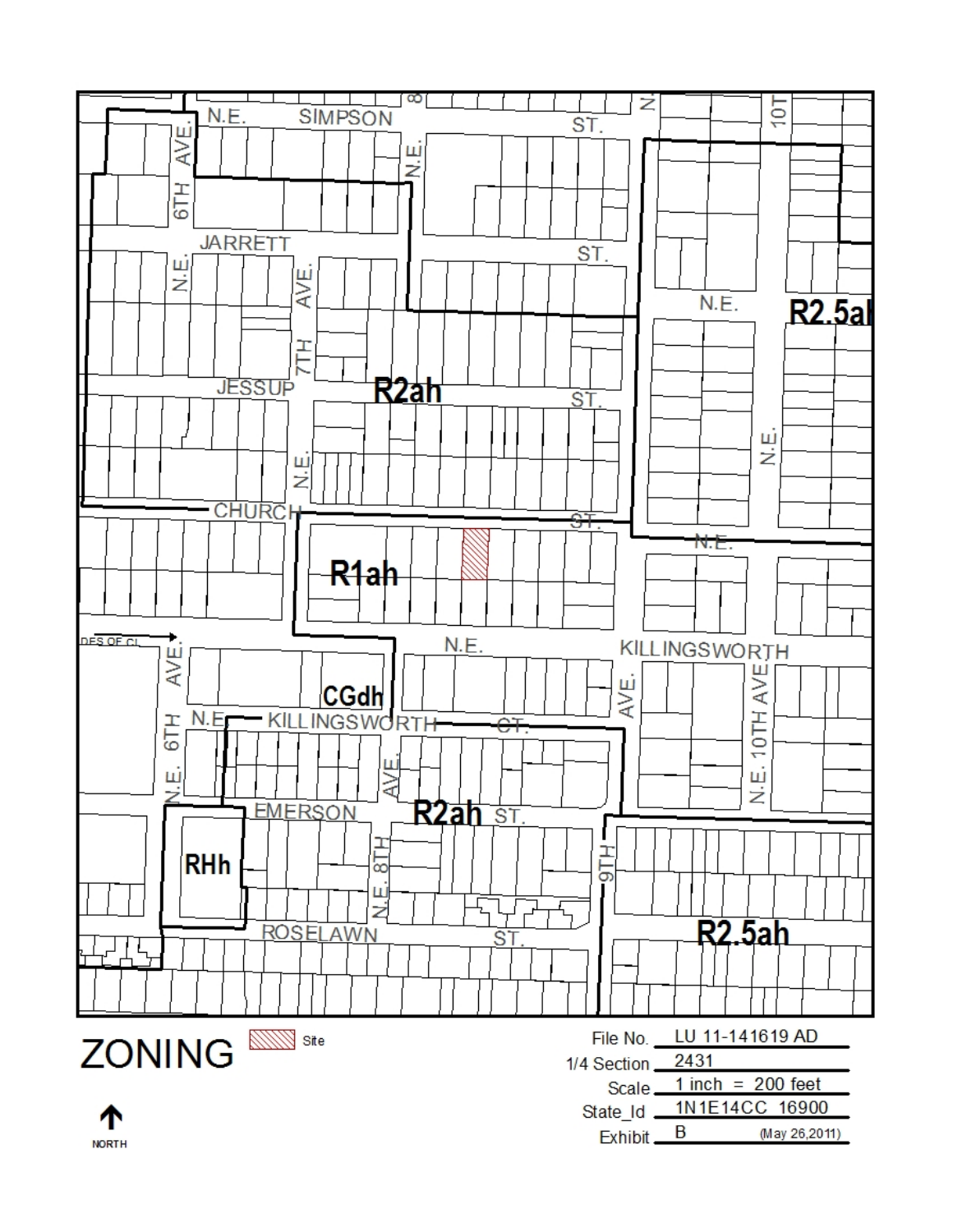